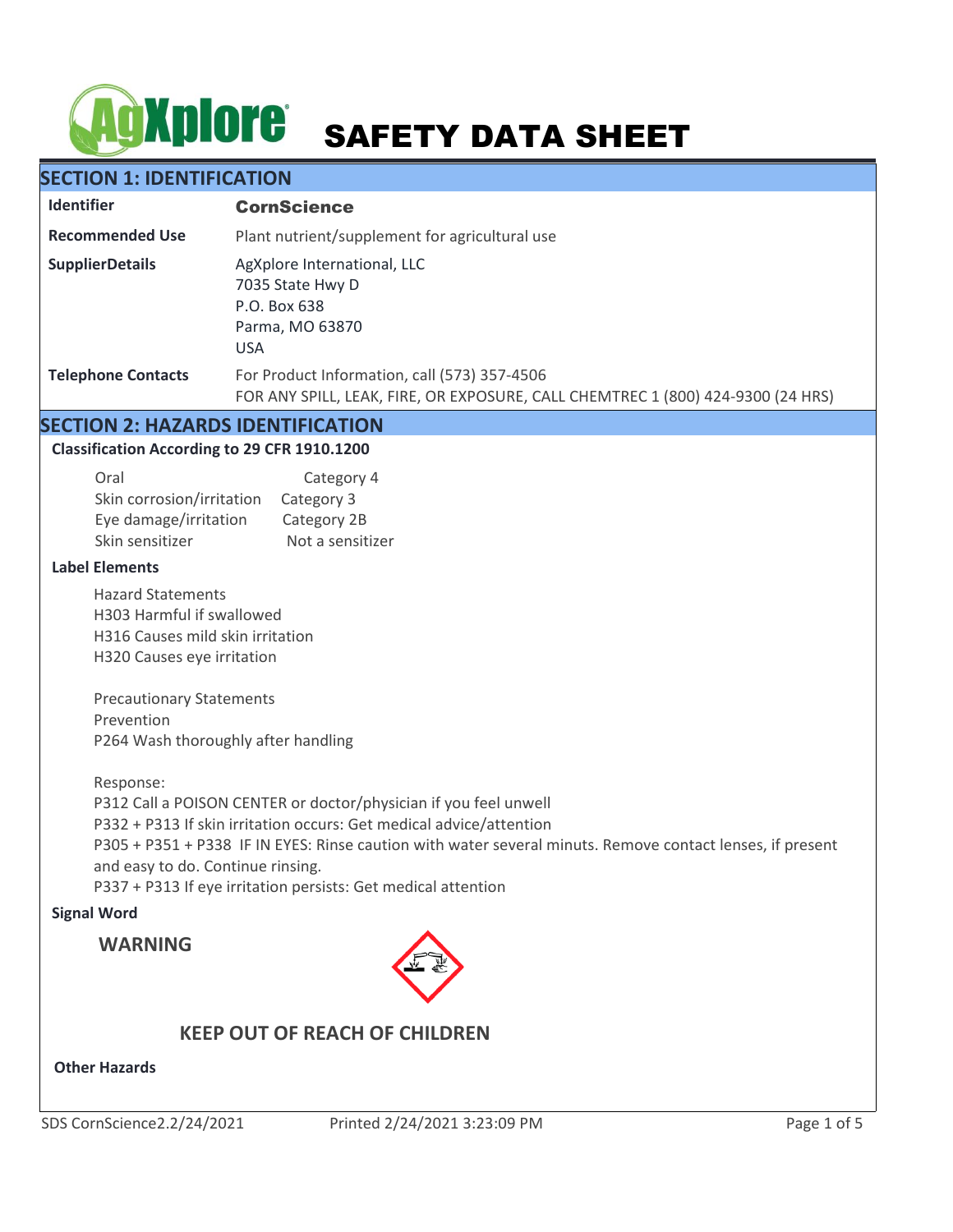Suspected of damaging fertility or the unborn child

| <b>SECTION 3: COMPOSITION</b>                          |                   |           |  |  |  |
|--------------------------------------------------------|-------------------|-----------|--|--|--|
| <b>Ingredient Name</b>                                 | <b>CAS Number</b> | Percent   |  |  |  |
| Ammonium Thiosulfate                                   | 7783-18-8         | $>20.0\%$ |  |  |  |
| Zinc EDTA                                              | 14025-21-9        | $>30.0\%$ |  |  |  |
| Copper EDTA                                            | 39208-15-6        | $>3.0\%$  |  |  |  |
| Boric Acid (H3BO3) reaction products with ethanolamine | 94095-04-2        | $< 5.0\%$ |  |  |  |
| Other Ingredients                                      | N/A               | 35%><45%  |  |  |  |

# **SECTION 4: FIRST AID MEASURES**

### **Description of First Aid Measures**

If symptoms occur, call a poison control center or doctor for treatment advice.

If in eyes: Hold eye open and rinse slowly and gently with water for 15-20 minutes. Remove contact lenses, if present, after the first 5 minutes, then continue rinsing eye.

If on skin: Take off contaminated clothing. Rinse skin immediately with plenty of water for 15-20 minutes. If swallowed: Call a poison control center or doctor immediately for advice. Have person sip a glass of water if able to swallow Do not induce vomiting unless told to do so by a poison control center or doctor. Do not give anything by mouth to an unconscious person.

If inhaled: Move person to fresh air. If person is not breathing, call 911 or an ambulance, then give artificial respiration, preferably by mouth-to-mouth, if possible.

### **Most Important Symptoms and Effects Acute and Delayed**

### **Immediate Medical Attention and Special Treatment**

Treat symptomatically. Have container with you when seeking medical advice.

Note to physician: No specific antidote. Treat symptomatically and according to the condition of the patient.

# **SECTION 5: FIRE-FIGHTING MEASURES**

### **Extinguishing Media**

Use water fog or fine spray, dry chemical fire extinguishers, carbon dioxide fire extinguishers, or foam. Do not use direct water stream, as this may spread the fire.

### **Special Hazards Arising from the Substance or Mixture**

Avoid inhaling the fumes.

# **Special Protective Equipment and Precautions for Firefighters**

Wear positive-pressure self-contained breathing apparatus (SCBA) and protective fire-fighting gear. If protective equipment is not available or is not used, fight fire from a protected location or safe distance. Consider the use of unmanned hold holders or monitor nozzles. Keep people away. Isolate the fire and deny unnecessary entry. Move container from fire area if this is possible without hazard. Immediately withdraw all peronnel from the area in case of rising sound from venting safety devices or discoloration of the container. Use water spray to cool fire exposed containers and fire affected zone until fire is out and the danger of reignition has passed.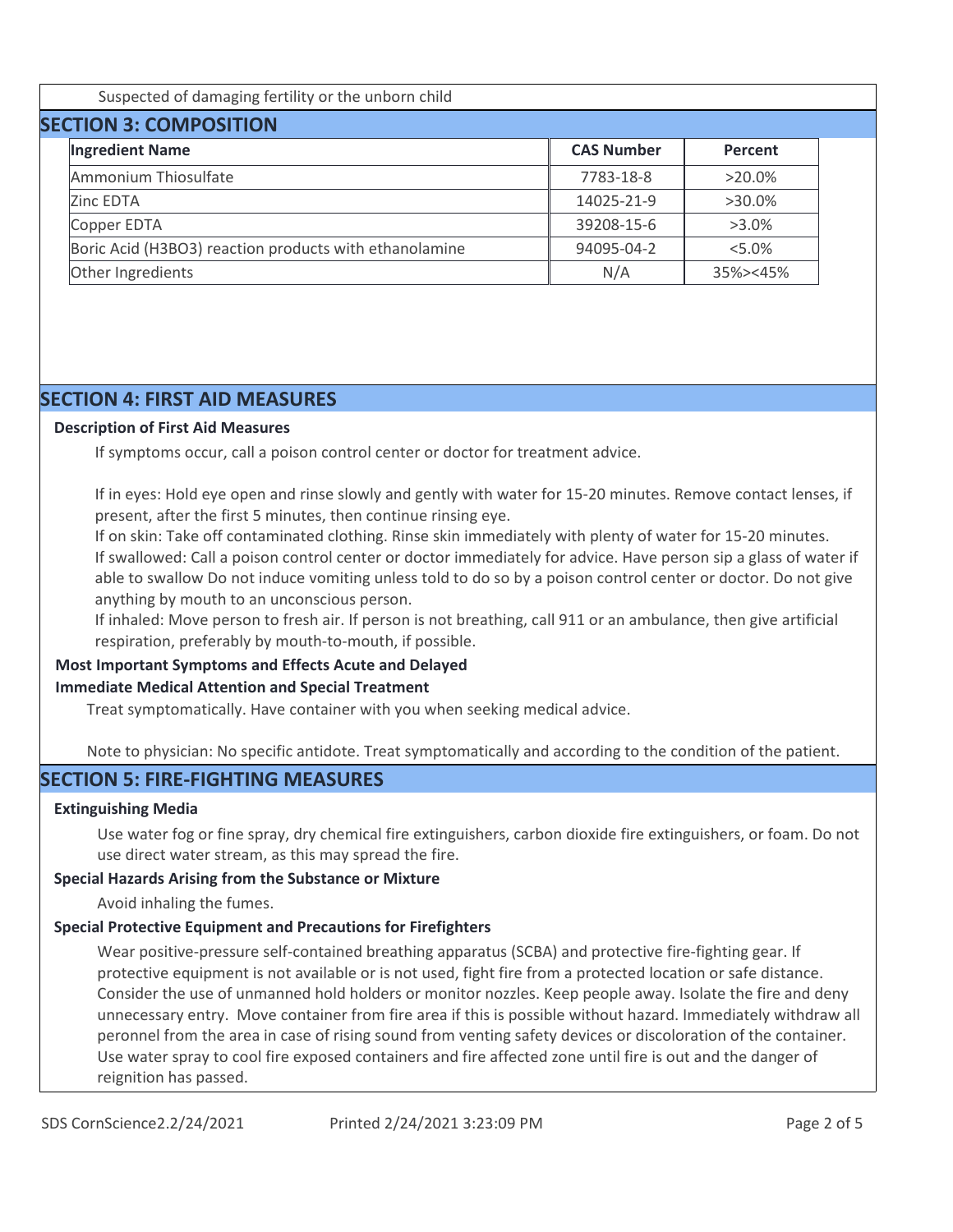# **SECTION 6: ACCIDENTAL RELEASE MEASURES**

### **Personal Precautions Protective Equipment and Emergency Procedures**

Avoid inhalation of vapors, dusts, and spray mist. Avoid contact with skin and eyes. Spilled material may cause a slipping hazard. Use appropiate personal protective equipment (see section 8).

### **Environmental Precautions**

Prevent further spillage if safe to do so. Prevent from entering into soil, ditches, sewers, waterways, and/or groundwater.

### **Methods and Materials for Containment and Cleanup**

Contain spilled material if possible. Absorb with inert material and dispose of in accordance with applicable regulations. See additional information in Section 13 Disposal Considerations.

### **SECTION 7: HANDLING AND STORAGE**

### **Advice on Safe Handling**

Wear protective equipment. Avoid contact with eyes, skin, and clothing. Do not eat, drink, or smoke while handling this product. Ensure adequate ventilation. Avoid inhalation of dusts, vapors, or spray mist. Avoid prolonged exposure. Wash hands thoroughly after handling.

### **Conditions for Safe Storage**

Store in original container. Do not freeze. Store away from direct sunlight or ultraviolet light. Store in a dry place. Do not reuse empty container. Do not allow water to be introduced into container. Do not contaminate water, food, or feed by storage or disposal.

## **SECTION 8: EXPOSURE CONTROLS/PERSONAL PROTECTION**

### **Control Parameters**

No TLV/PEL listings for this mixture.

Appropriate engineering controls: Provide adequate ventilation. Provide eyewash station and safety shower.

### **Exposure Controls**

Personal Protective Equipment: Wear splashproof goggles or shielded safety glasses, chemical-resistant gloves, long pants, long-sleeved shirt, shoes plus socks, and a chemical-resistant apron.

## **SECTION 9: PHYSICAL AND CHEMICAL PROPERTIES**

| <b>Physical State</b> | Liquid              | <b>Evaporation Rate</b>          | Not determined |
|-----------------------|---------------------|----------------------------------|----------------|
| Appearance/Color      | Blue-Green          | Specific Gravity (H2O = $1.0$ )  | 1.235          |
| Odor                  | Slight Ammonia Odor | Solubility in Water (by Weight)  | Soluble        |
| <b>Odor Threshold</b> | Not determined      | <b>Autoignition Temperature</b>  | Not determined |
| ΙpΗ                   | $7.5 - 8.5$         | <b>Decomposition Temperature</b> | Not determined |
| <b>Freezing Point</b> | Not determined      | <b>Viscosity</b>                 | Not determined |
| <b>Flash Point</b>    | Not determined      | <b>Liquid Density</b>            | $10.3$ lbs/gal |
| <b>Vapor Pressure</b> | Not determined      |                                  |                |

# **SECTION 10: STABILITY AND REACTIVITY**

### **Reactivity**

Stable. No dangerous reaction potential known under normal conditions of use.

### **Chemical Stability**

Stable under normal temperature and storage conditions.

### **Possibility of Hazardous Reactions**

Stable under normal conditions.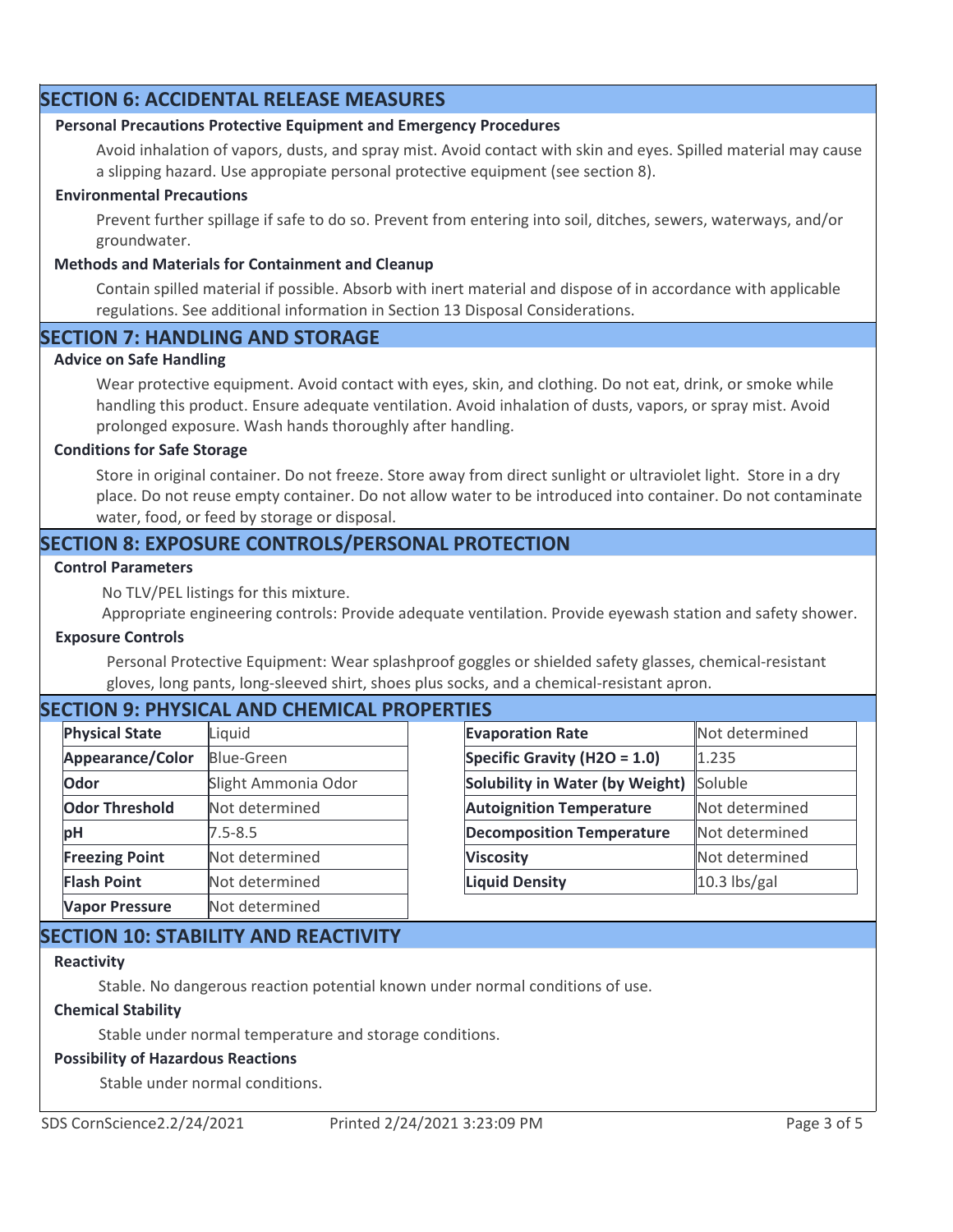### **Conditions to Avoid**

Avoid exposure to strong oxidizers, strong bases, and strong acids. Avoid extreme heat, open flame, sparks, and other sources of ignition.

### **Incompatible Materials**

Strong acids, strong bases, and strong oxidizers.

#### **Hazardous Decomposition Products**

Decomposition products depend upon temperature, air supply, and the presence of other materials. Decomposition products may include, but are not limited to: aldehydes, alcohols, esters, and organic acids.

### **SECTION 11: TOXICOLOGICAL INFORMATION**

### **Information on Toxicological Effects**

Acute Oral: No data available Acute Dermal: No data available Acute Inhalation: No data available Dermal Irritation: No data available Eye Irritation: May cause irritation Dermal Sensitization: Not a contact sensitizer Germ Cell Mutagenicity: No data available Carcinogenity: No data available Reproductive Toxicity: Suspected of damaging fertility or the unborn child Specific Target Organ Toxicity: No data available Aspiration Hazard: No data available

## **SECTION 12: ECOLOGICAL INFORMATION**

### **Ecotoxicity**

This product is not classified as environmentally hazardous.

Aquatic Acute Toxicity: EC50 Algae: N/A LC50 Crustacea: N/A LC50 Fish: N/A

### **Persistence and Degradability**

Material is readily biodegradable.

### **Bioaccumulative Potential**

No data available.

### **Mobility in Soil**

No data available.

### **Other Adverse Effects**

No other known adverse effects.

## **SECTION 13: DISPOSAL CONSIDERATIONS**

### **Waste Treatment Methods**

Do not reuse empty container. Triple rinse, then offer for recycling or disposal in a sanitary landfill, or by other means in accordance with local, state, and federal regulations.

Dispose of waste materials at an approved waste disposal facility. Do not dump material in sewer or any body of water, or on the ground.